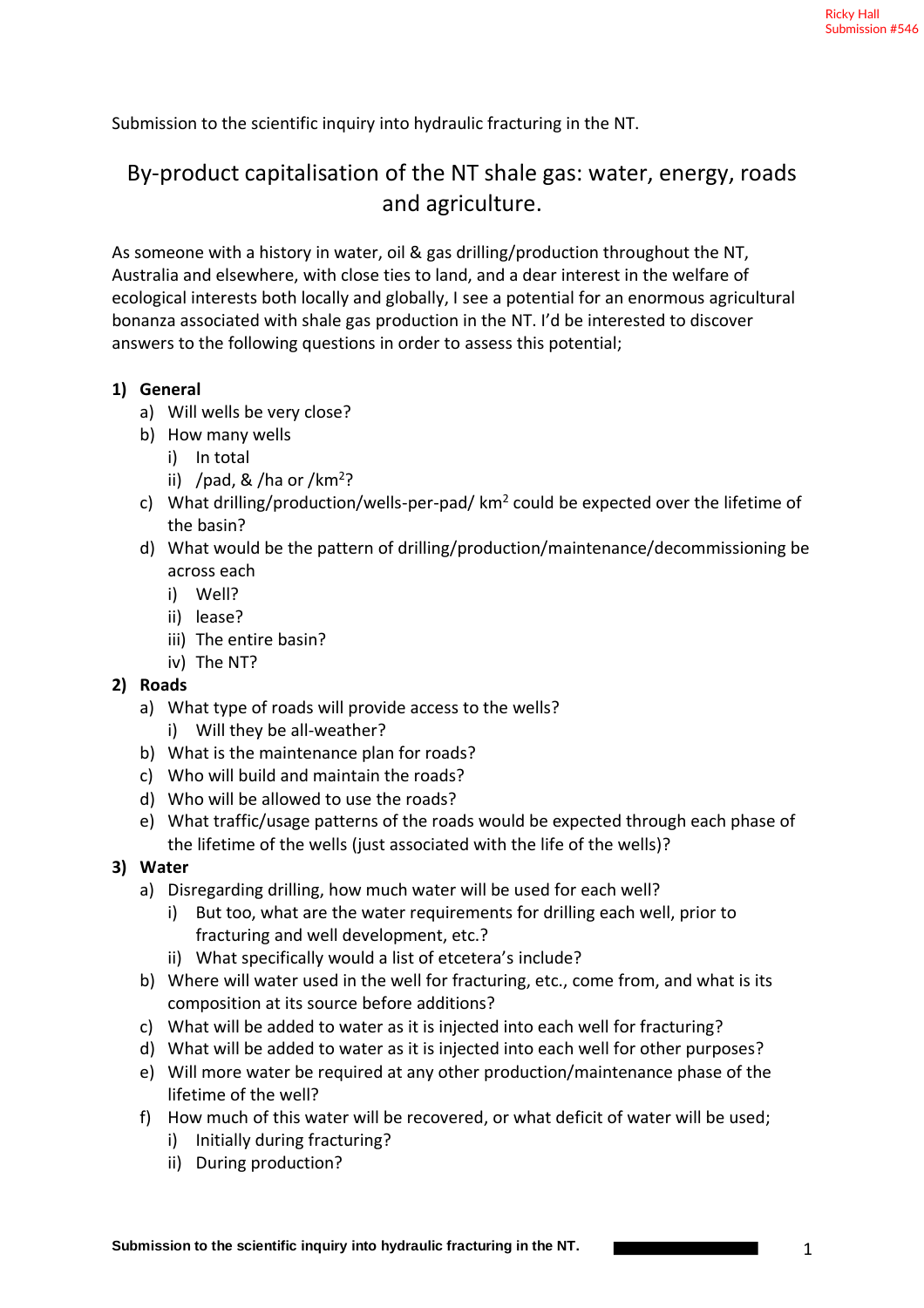- iii) During the lifetime of the well?
	- (1) What is the expected lifetime of the well?
		- (a) What water usage/recovery cycles will the lifetime of well maintenance and production involve?
- g) What will the recovered water contain?
	- i) Can 'contaminants' be removed and the water made safe for other uses (see also below)?
		- (1) Could-there/would-there be enough 'safe' water for agriculture, or any other commercial venture?
			- (a) Would water decontamination benefit from an energy input using
				- (i) Gas from the well;
					- 1. In combustion engines to drive processes
					- 2. As heat;
						- a. either by heat pumps from the gas as it reaches the surface?
						- b. by combusting gasses to produce heat to drive desalination for instance?
						- c. By harvesting pressure potentials of gas production driving filtration pumps and other machinery?
				- (ii) Sunlight, and other 'passive' inputs?
	- ii) Are any 'contaminants' of commercial value?
- h) Would it be possible to use gas production wells concurrently to harvest agricultural/industrial/domestic water from aquifers above the gas?
	- i) Are those aquifers artesian or would energy be required to pump it?
	- (1) If so, how much energy; what level would sub artesian waters rise to?

## **4) Agriculture**

- a) What crops are suited to the soil types and geography/climates of the well sites?
- b) Are any recoverable contaminants valuable to agriculture?
- c) Would sufficient  $CO<sub>2</sub>$  from the wells be produced to benefit agriculture?
- d) Water volume/composition suited to what crops?
	- i) Greenhouse/closed systems
	- ii) Extensive cropping
	- iii) Seasonality of supply and demand
- e) Who could have access to agricultural leases (using the water/energy/road infrastructure) in partnership with landholders, gas companies, government and other stakeholders?
	- i) By ballot/bidding/invitation/assignment?
	- ii) Rental/leasing costs?
	- iii) Other costs associated with land use/assignment?
- f) Who would regulate/administer the agriculture associated with gas production?
- g) Distances from production to Point-of-sale/distribution and road types along route, and transporting options; back-loading etc.
- h) Supply of any additional energy requirements through metered tapping of well gas?

If feasible agricultural/industrial potential exists;

• What maximum agricultural/industrial potential does each well/pad/km2/lease/basin provide at its site, prior to any export of residual gas supply?